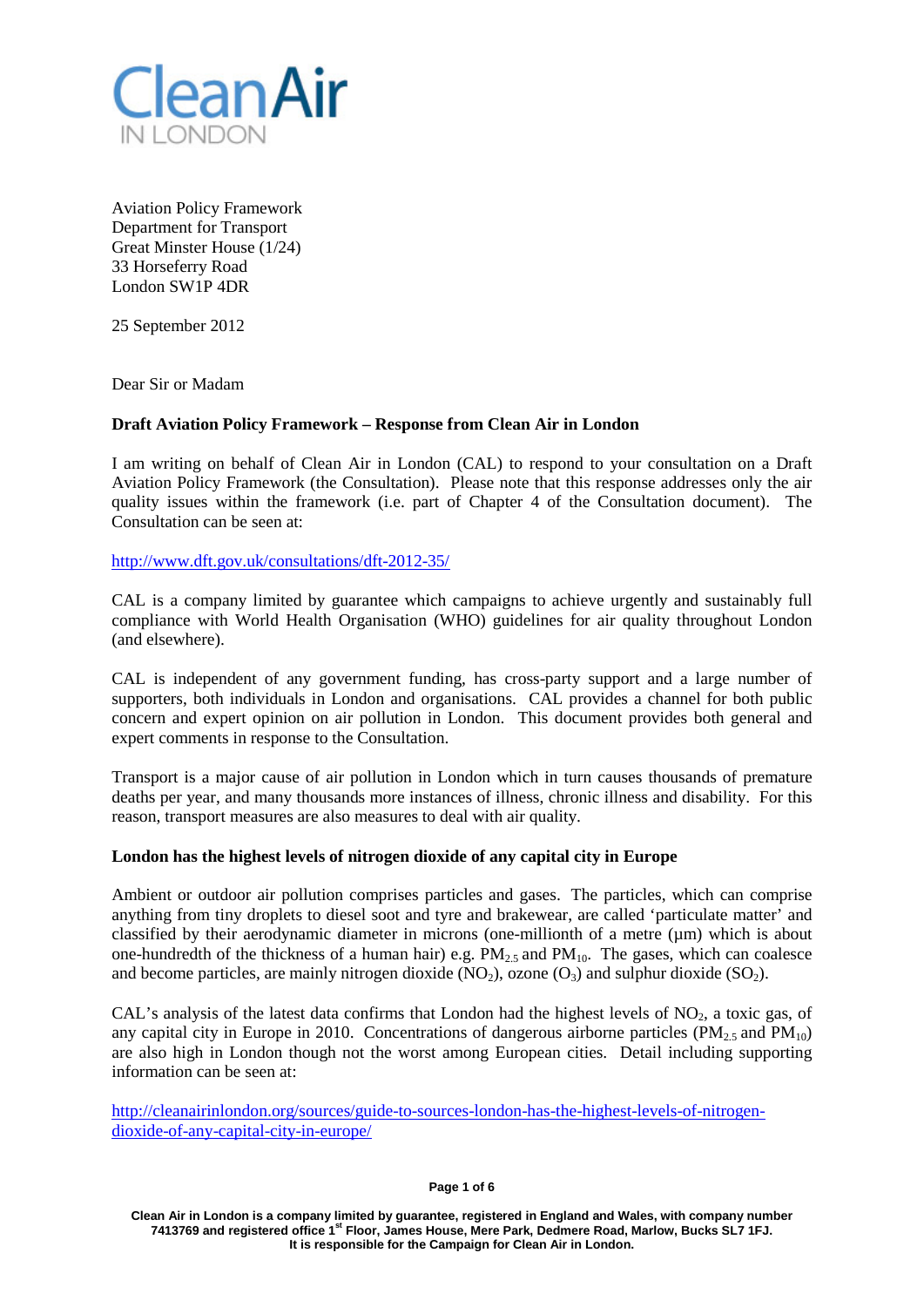

The WHO says there is little evidence to suggest a threshold below which no adverse health effects would be anticipated for particulate matter or, put another way, there is no safe level of human exposure to it. An 'Update of WHO air quality guidelines' (AQG) published in February 2008 said "The AQG have always addressed exposures and health effects of individual pollutants or indicators (such as  $PM_{10}$  mass, an indicator of a complex pollution mixture with multiple sources). However, as understanding of the complexity of the air pollution mixture has improved, the limitations of controlling air pollution and its risk through guidelines for single pollutants have become increasingly apparent. Nitrogen dioxide  $(NO<sub>2</sub>)$ , for example, is a product of combustion processes and is generally found in the atmosphere in close association with other primary pollutants, including ultrafine particles. It is itself toxic and is also a precursor of ozone, with which it coexists along with a number of other photochemically generated oxidants. Concentrations of  $NO<sub>2</sub>$  are often strongly correlated with those of other toxic pollutants. Its concentration is readily measured but needs interpretation as a potential surrogate for a set of sources and the resulting mixture. Achieving guideline concentrations for individual pollutants, such as  $NO<sub>2</sub>$ , may therefore bring public health benefits that exceed those anticipated on the basis of estimates of a single pollutant's toxicity".  $NO<sub>2</sub>$  is not just a molecule therefore as the Government would have us believe.

Details including supporting information can be seen at:

[http://cleanairinlondon.org/health/guide-to-health-impacts-invisible-air-pollution-is-the-biggest](http://cleanairinlondon.org/health/guide-to-health-impacts-invisible-air-pollution-is-the-biggest-public-health-failing-or-cover-up-for-decades/)[public-health-failing-or-cover-up-for-decades/](http://cleanairinlondon.org/health/guide-to-health-impacts-invisible-air-pollution-is-the-biggest-public-health-failing-or-cover-up-for-decades/)

### **Nitrogen dioxide in the UK – the current situation**

The pollutant most strongly associated with airport activity is  $NO<sub>2</sub>$ . Limit values for  $NO<sub>2</sub>$  are contained in the EU Directive on ambient air and cleaner air for Europe (Directive 2008/50/EC) with a deadline for compliance of 1 January 2010 (since 1999 legislation) (limit values). These limit values apply at all locations where the public have access. Limit values are legally binding on Member States and, in the case of the UK, are enforced through two main mechanisms:

- **European enforcement action** the European Commission (Commission) can take enforcement ('infraction' or 'infringement') action against Member States who fail to meet the limit values. This process involves five main stages: Letter of Formal Notice (or first written warning); Reasoned Opinion (or second written warning); reference to the Court of Justice of the European Union (CJEU); Reasoned Opinion (final written warning); and reference by the Commission to the CJEU with a request to impose lump sum and/or daily fines. The CJEU can impose unlimited lump sum and daily fines on Member States which the Localism Act 2011 allows the Government to pass to the Mayor of London and/or local authorities subject to certain protections; and
- **UK planning law** Limit values are a material consideration in the planning system<sup>[1](#page-1-0)</sup>. Developments should not proceed if they are likely to cause or contribute to a breach, or the worsening of a breach, of a limit value unless the impacts are fully mitigated. Limit values are concentrations to be attained and not exceeded once attained.

<span id="page-1-0"></span><sup>&</sup>lt;sup>1</sup> Paragraph 124 of the New Planning Policy Framework states that 'Planning policies should sustain compliance with and contribute towards EU limit values or national objectives for pollutants, taking into account the presence of Air Quality Management Areas and the cumulative impacts on air quality from individual sites in local areas.'

**Clean Air in London is a company limited by guarantee, registered in England and Wales, with company number 7413769 and registered office 1st Floor, James House, Mere Park, Dedmere Road, Marlow, Bucks SL7 1FJ. It is responsible for the Campaign for Clean Air in London.**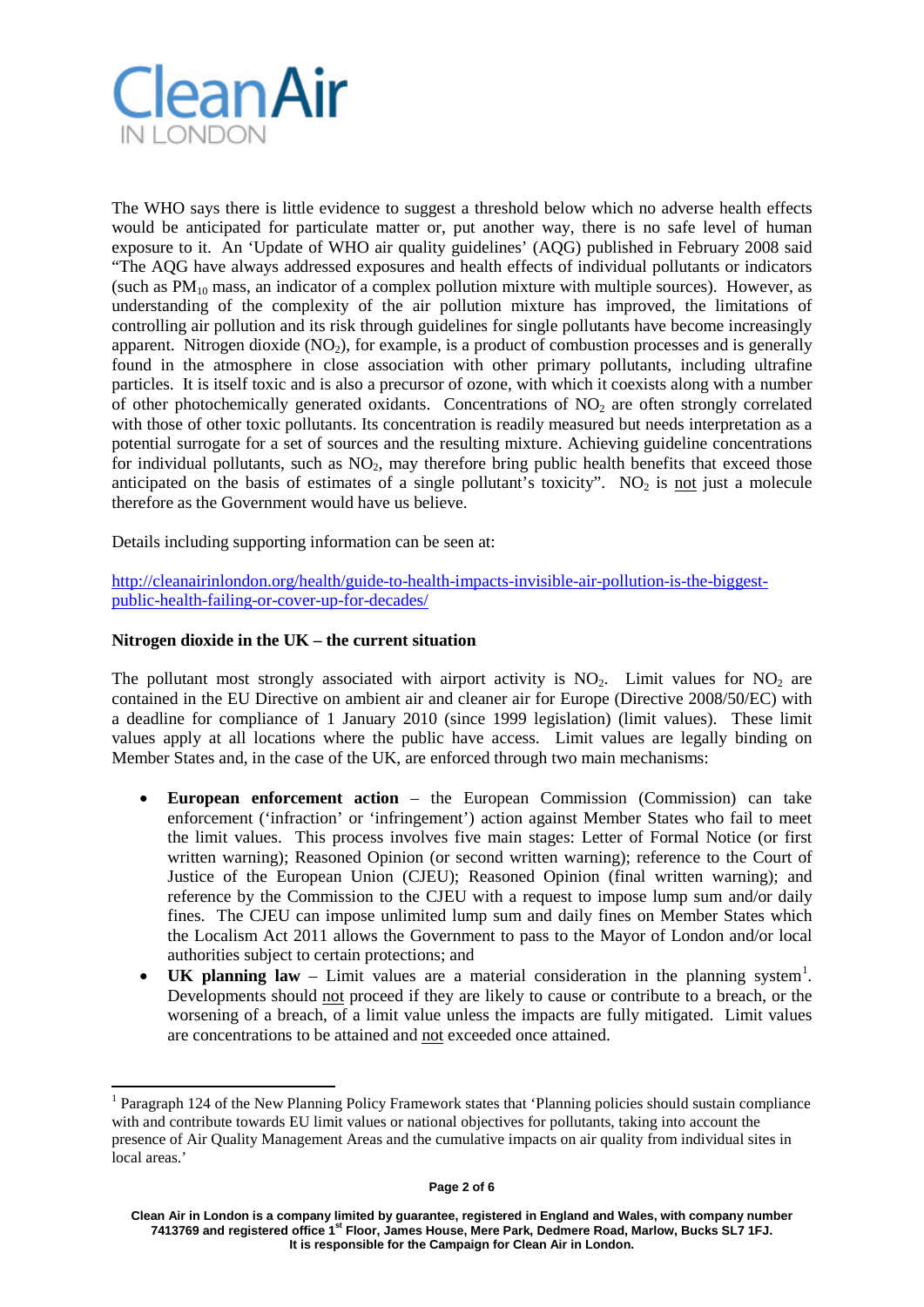

Directive 2008/50/EC is transposed into UK law through the Air Quality Standards Regulations 2010.

Directive 2008/50/EC also permits a process of compliance flexibility, whereby Member States can obtain time extensions of up to five years to comply with  $NO<sub>2</sub>$  limit values subject to strict conditions. For the purposes of air quality assessment each Member State is divided into a number of different zones; to obtain a time extension a Member State must submit a plan for each zone in exceedance that will demonstrate how compliance with the limit values will be achieved as quickly as possible, and in all cases by the latest possible deadline of 1 January 2015.

In June 2012 the Commission announced its decision on the UK's  $NO<sub>2</sub>$  time extension applications. The results were<sup>[2](#page-2-0)</sup>:

- three zones were considered already compliant (no time extension necessary);
- 12 zones were granted time extensions, although four with deadlines earlier than 2015; and
- 12 zones were denied time extensions (but may reapply).

The UK Government did not apply for time extensions for the remaining 16 zones, as they did not expect them to comply by 2015. These zones include Greater London, where compliance is not expected until 2025. All zones without a time extension may now be the subject of enforcement action by the Commission, as the original 2010 deadline still applies to them.

### **Nitrogen dioxide and aviation**

NO2 emissions are produced by both airside operations (aircraft and airport vehicles) and also by road traffic accessing airports. Whilst many major airports contribute towards local exceedances of  $NO<sub>2</sub>$ limit values, the problems are most acute at Heathrow due to its status as the UK's largest and busiest airport and the proximity of two major motorways.

The 2008 consultation 'Adding Capacity at Heathrow Airport' presented the results of air quality modelling that suggested that oxides of nitrogen  $(NO<sub>x</sub>)$  emissions from road vehicles would fall over future years as older vehicles were replaced by newer, cleaner vehicles. As a result 'headroom' would be created for the airport to expand whilst meeting  $NO<sub>2</sub>$  limit values. This assumption was challenged by CAL and others, who suggested that a wider range of  $NO<sub>2</sub>$  scenarios should be investigated. As a result, following the consultation, the Government announced that the operational use of new capacity (e.g. a new runway) would be restricted until air quality limit values were met, with the Environment Agency given responsibility for ensuring that air quality around Heathrow did not breach these limits.

CAL understands that the modelling of aviation's impact on air quality assumes no impact when aircraft are above 1,000 metres i.e. other than the landing and take-off cycle.

### **Changes since 2008**

<span id="page-2-0"></span><sup>&</sup>lt;sup>2</sup> See http://cleanairinlondon<u>.org/wp-content/uploads/CAL-187-UK-AQ-Zones-and-AQ\_Draft-280612.pdf</u> for a full summary

**Clean Air in London is a company limited by guarantee, registered in England and Wales, with company number 7413769 and registered office 1st Floor, James House, Mere Park, Dedmere Road, Marlow, Bucks SL7 1FJ. It is responsible for the Campaign for Clean Air in London.**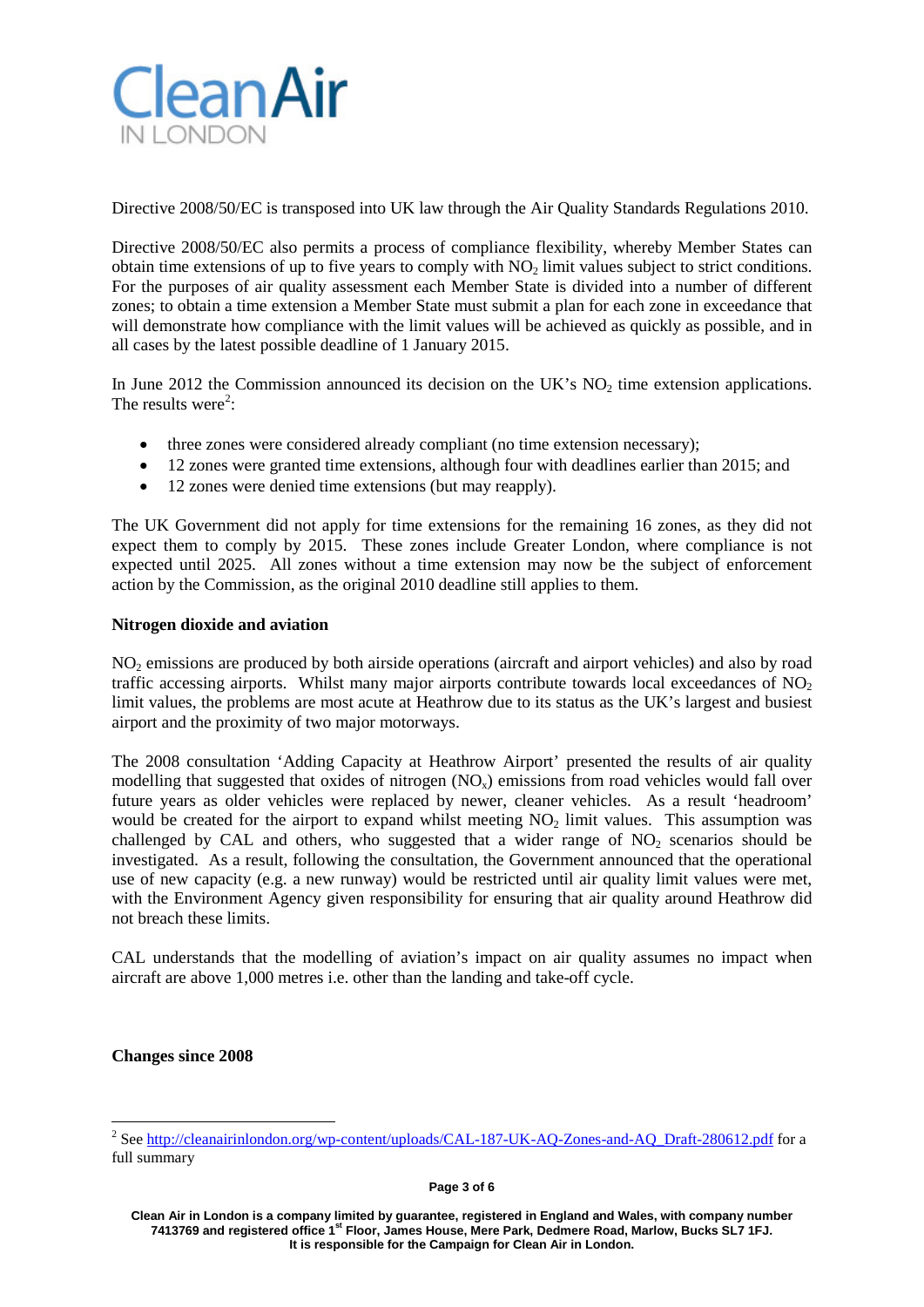

Since 2008 the air quality policy landscape has changed significantly. First, as detailed above, the UK has not obtained a time extension until 2015 to comply with  $NO<sub>2</sub>$  limit values throughout the Greater London zone. This brings the threat of enforcement action, but also means that planning decisions must consider a 2010 deadline for  $NO<sub>2</sub>$  compliance in the zone rather than the 2015 deadline previously assumed in airport expansion consultations.

The 2008 Heathrow consultation document stated that 'The ability to meet air quality limits in future years largely results from substantial improvements in road vehicle emissions due to further developments in European emission standards' (page  $67$ ). However, evidence<sup>[3](#page-3-0)</sup> is now increasingly showing that:

- roadside  $NO<sub>2</sub>$  concentrations are static or even increasing in some locations;
- vehicle emission standards (Euro standards) for diesel vehicles are having little impact on 'real world' NOx emissions, with new diesel vehicles showing little improvement in emissions over far older vehicles;
- the new car market has undergone (and continues to undergo) a large shift from petrol to diesel, with diesel cars now making up more than half of new car sales; and
- NO<sub>2</sub> has increased as a percentage of NO<sub>x</sub> emissions from around 5% to nearly 25%.

Policy Exchange has estimated that diesel vehicles are responsible for some 91% of PM<sub>2.5</sub> and 95% of NO<sub>2</sub> road traffic exhaust emissions in London. See:

[http://www.policyexchange.org.uk/publications/category/item/something-in-the-air-the-forgotten](http://www.policyexchange.org.uk/publications/category/item/something-in-the-air-the-forgotten-crisis-of-britain-s-poor-air-quality)[crisis-of-britain-s-poor-air-quality](http://www.policyexchange.org.uk/publications/category/item/something-in-the-air-the-forgotten-crisis-of-britain-s-poor-air-quality)

This evidence means that it is unrealistic to assume a downwards trend in  $NO<sub>x</sub>$  emissions and associated NO<sub>2</sub> concentrations to provide 'headroom' for increased emissions from airport expansion. Even if the forthcoming Euro 6/VI standard successfully addresses the problems of 'real world' diesel emissions it will be many years before this has an appreciable impact on emissions from the UK's vehicle fleet as a whole.

The Government blames the European engine emission standards for its failure to comply with  $NO<sub>2</sub>$ limit values. But: Euro standards never set limits on  $NO<sub>2</sub>$ ; and successive Governments have incentivised the purchase of diesel vehicles when they knew doing so would cause more problems than petrol and after they knew the proportion of  $NO<sub>2</sub>$  as a fraction of  $NO<sub>X</sub>$  emissions was rising. Successive Governments have failed to mitigate or adapt to this public health crisis.

The WHO has recently classified diesel exhaust as carcinogenic for humans.

# **'Year of Air' in 2013**

The Commission has declared 2013 will be the 'Year of Air'. See:

[http://cleanairinlondon.org/wp-content/uploads/CAL-187-Commissioner-Potocnik-speech-](http://cleanairinlondon.org/wp-content/uploads/CAL-187-Commissioner-Potocnik-speech-240912_Year-of-Air.pdf)[240912\\_Year-of-Air.pdf](http://cleanairinlondon.org/wp-content/uploads/CAL-187-Commissioner-Potocnik-speech-240912_Year-of-Air.pdf)

#### **Page 4 of 6**

**Clean Air in London is a company limited by guarantee, registered in England and Wales, with company number 7413769 and registered office 1st Floor, James House, Mere Park, Dedmere Road, Marlow, Bucks SL7 1FJ. It is responsible for the Campaign for Clean Air in London.**

<span id="page-3-0"></span><sup>&</sup>lt;sup>3</sup> Se[e http://uk-air.defra.gov.uk/reports/cat05/1103041401\\_110303\\_Draft\\_NOx\\_NO2\\_trends\\_report.pdf](http://uk-air.defra.gov.uk/reports/cat05/1103041401_110303_Draft_NOx_NO2_trends_report.pdf)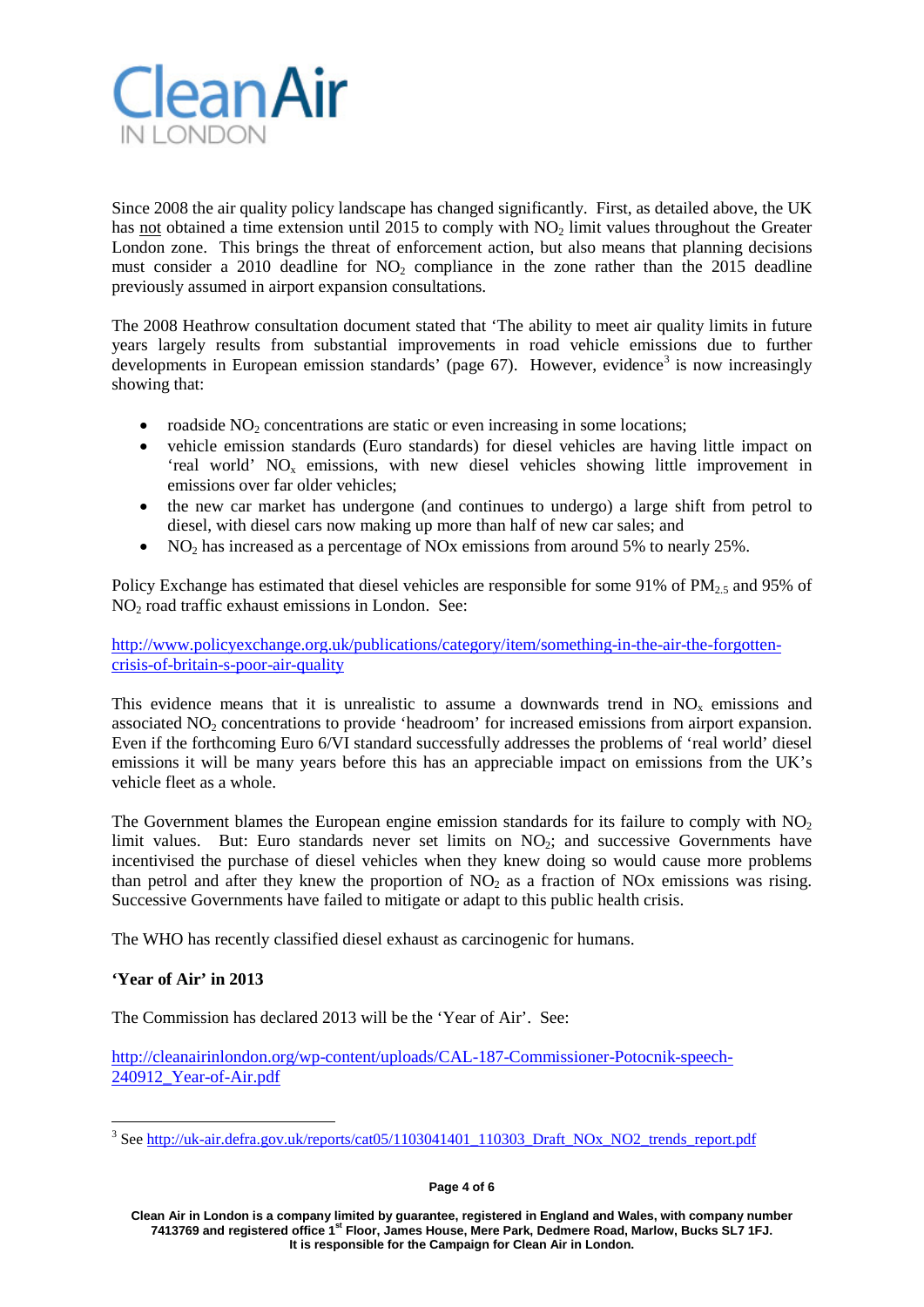

### and

## [http://ec.europa.eu/environment/air/review\\_air\\_policy.htm](http://ec.europa.eu/environment/air/review_air_policy.htm)

CAL is calling for proposals from the Commission that will deliver continuity and the further tightening of health and legal protections during the Commission's 'Year of Air' in 2013. Such proposals are expected in September 2013 or later.

In contrast, the Department of Environment Food and Rural Affairs (Defra) has said 'Working in partnership with other Member States, we will also use the European Commission review of air quality legislation, expected in 2013, to seek Amendments to the Air Quality Directive which reduce the infraction risk faced by most Member States, especially in relation to nitrogen dioxide provisions".

[http://cleanairinlondon.org/wp-content/uploads/CAL-149-Defra-conclusions-after-RTC\\_March-](http://cleanairinlondon.org/wp-content/uploads/CAL-149-Defra-conclusions-after-RTC_March-2012.pdf)[2012.pdf](http://cleanairinlondon.org/wp-content/uploads/CAL-149-Defra-conclusions-after-RTC_March-2012.pdf)

[http://cleanairinlondon.org/wp-content/uploads/CAL-187-Defra-RTC-implementation-plan\\_Sept-](http://cleanairinlondon.org/wp-content/uploads/CAL-187-Defra-RTC-implementation-plan_Sept-2012.pdf)[2012.pdf](http://cleanairinlondon.org/wp-content/uploads/CAL-187-Defra-RTC-implementation-plan_Sept-2012.pdf)

If Defra succeeds, it will reduce by around 50% current health and legal protections near the UK's busiest roads.

CAL is campaigning to protect public health and enforce legal standards for air quality and hopes to achieve other benefits by supporting sustainable development.

### **Conclusions**

The UK's aviation policy framework should incorporate the following considerations with respect to air quality:

- 1. under EU law, and UK planning law, any expansion of airport capacity must be within the boundaries set by legally binding limit values for  $NO<sub>2</sub>$  (and  $PM<sub>10</sub>$  and other pollutants). These limit values are currently exceeded at and near many UK airports. Airside operations and road traffic accessing the airport both contribute towards these exceedances;
- 2. the air quality situation has changed materially since the 2008 'Adding Capacity at Heathrow Airport' consultation. The UK has not obtained a time extension to comply with  $NO<sub>2</sub>$  limit values throughout the Greater London zone (which includes Heathrow), and also in many other UK air quality assessment zones that contain a major airport. This means that the UK faces imminent infraction action by the Commission and must, in any event, meet the limit values as soon as possible i.e. there is no 'breathing space' until 2015 or possibility of delaying compliance until 2025 (or later);
- 3. expected falls in NOx emissions from road transport have not taken place, removing expected air quality 'headroom' for airport expansion. Projections of vehicle emissions used in air quality modeling need to make conservative assumptions and not simply assume a downwards trajectory; and
- 4. restricting the availability of new capacity via an environmental regulator (as per the 2008 Heathrow policy) may be one option for controlling air quality impacts. However, in light of points 2 and 3 above it is far more likely that more stringent restrictions on the operational use

### **Page 5 of 6**

**Clean Air in London is a company limited by guarantee, registered in England and Wales, with company number 7413769 and registered office 1st Floor, James House, Mere Park, Dedmere Road, Marlow, Bucks SL7 1FJ. It is responsible for the Campaign for Clean Air in London.**